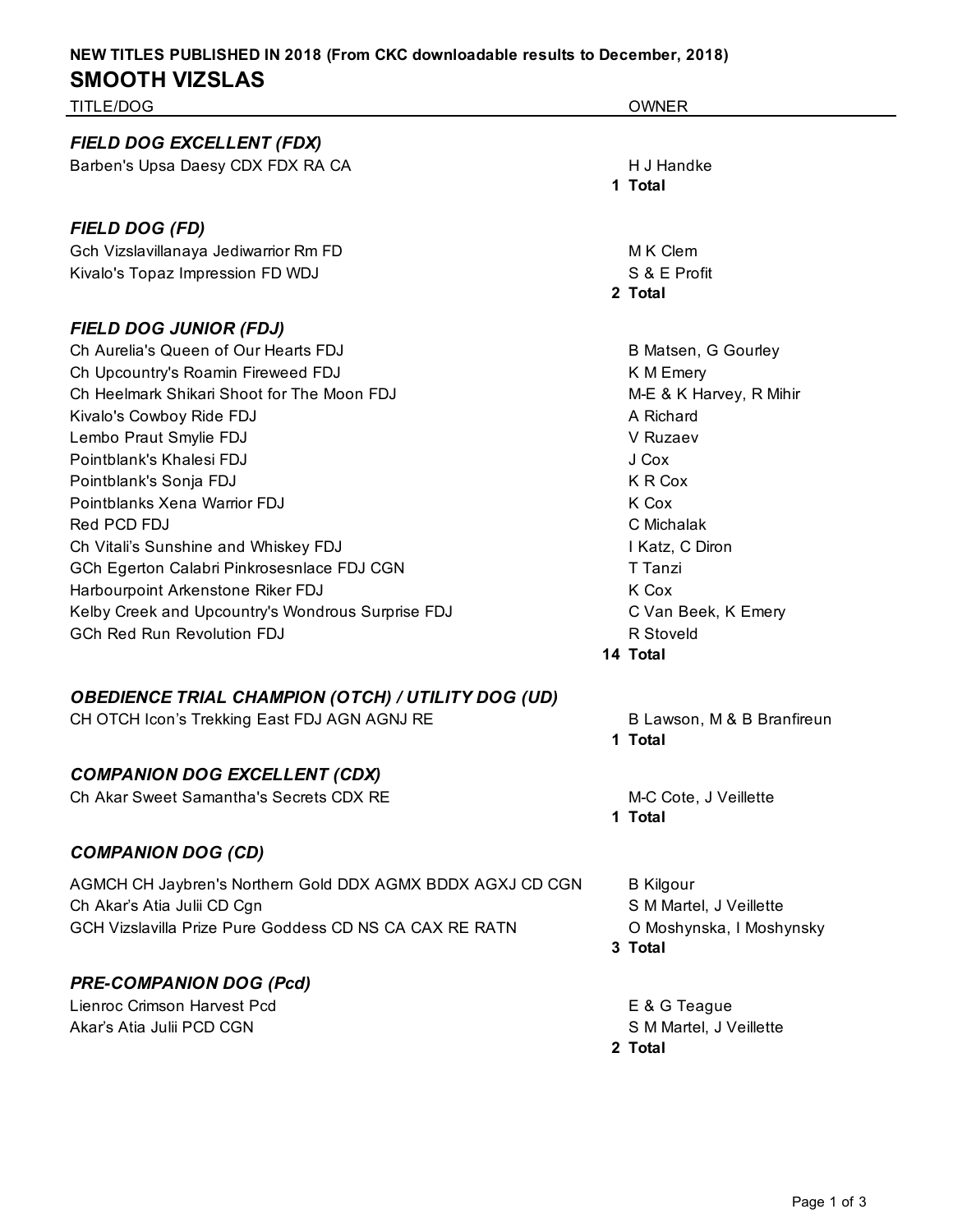## *SHOW: GRAND CHAMPION (GCh)*

GCH Kizmar Pagliacci Are You Telling Fibs K Rust, P Hussa, M Lembke GCH Bonneterre Hoxsy Willow **B & T Hutchings** GCH Akar Florence de Sam N Blais N Blais GCH Akar Baud Leon Z L'italien, B Gendron, J Veillette GCH Calabri Heart'n Seoul FDJ CGN Transistic Control of the Calabri Turn Tranzi GCH Egerton Calabri Pinkrosesnlace CGN Tranzi GCH Lekka's Joyful Kar÷tt By Malek FDJ CGN HERELL HOST HERELL HOW HOT HERELL AND HERELL OVER GCH Red Run Revolution **R** Stoveld GCH Eastwind Solana's High Seas Adventure FDJ **H** Bergen GCH Lienroc N Sasco Harvest Legend CGN G CON G & T Corneil

## *SHOW CHAMPION (CH)*

Ch Egerton's Amazing Gift of Love FDJ MC Bingley Ch Upcountry's Roamin Fireweed **K M Emery** K M Emery Ch Red Run Revolution **R** Stoveld Ch Harbourpoint Atlantic Red Ruby **R** Stoveld Ch Bonneterre Miss Bianka R Rowan Ch Eastwind Solana's High Seas Adventure **H** Bergen Ch Ferngold Thr'ghly Modern Millie L Kennedy-Rankin Ch Lienroc Harvest of Anya J Simpson, A Dyck, T & G Corneil Ch Lienroc N Sasco Harvest Legend G & T Corneil Ch Riverside's Knockout L Wiznowycz Ch Vitali's Lifensoul of Sayward Cgn **M** & L Martin, C Diron Ch Vitali's Summer Fantasia C & J Diron Ch Vitali's Sunshine and Whiskey **I Research Channel China Control** I Katz, C Diron Ch Bonneterre Ozzy Mika C Vogel Ch Szizlin Rhapsody Never Say Never Metal Metal Metal Metal Metal Metal Metal Metal Metal Metal Metal Metal Me Ch Southwicks Red Solo Pup S Crepeau, D Clark Ch Akar Dr Zira Rx for Humans S Pelletier, D Kunz, J Veillette Ch Akar's Atia Julii Pcd S Martel, J Veillette Ch Egerton's Kiss of Sentosa M C Bingley Ch Egerton's Our Wild Irish Rose M C Bingley Ch Sanarchoak Carney K Morrissey K Morrissey Ch Calabri Juniper Rose Royale Cgn The Calabri Juniper Rose Royale Cgn The Tranzi Ch Ferngolds Celtic Thunder Channels Controller Channels Controller Channels Controller Channels Controller C Ch Kelby Creek and Upcountry's Wondrous Surprise FDJ C Van Beek, K Emery Ch Bonneterre Zeo Enya FDJ C Vogel

- 
- **10 Total**

**25 Total**